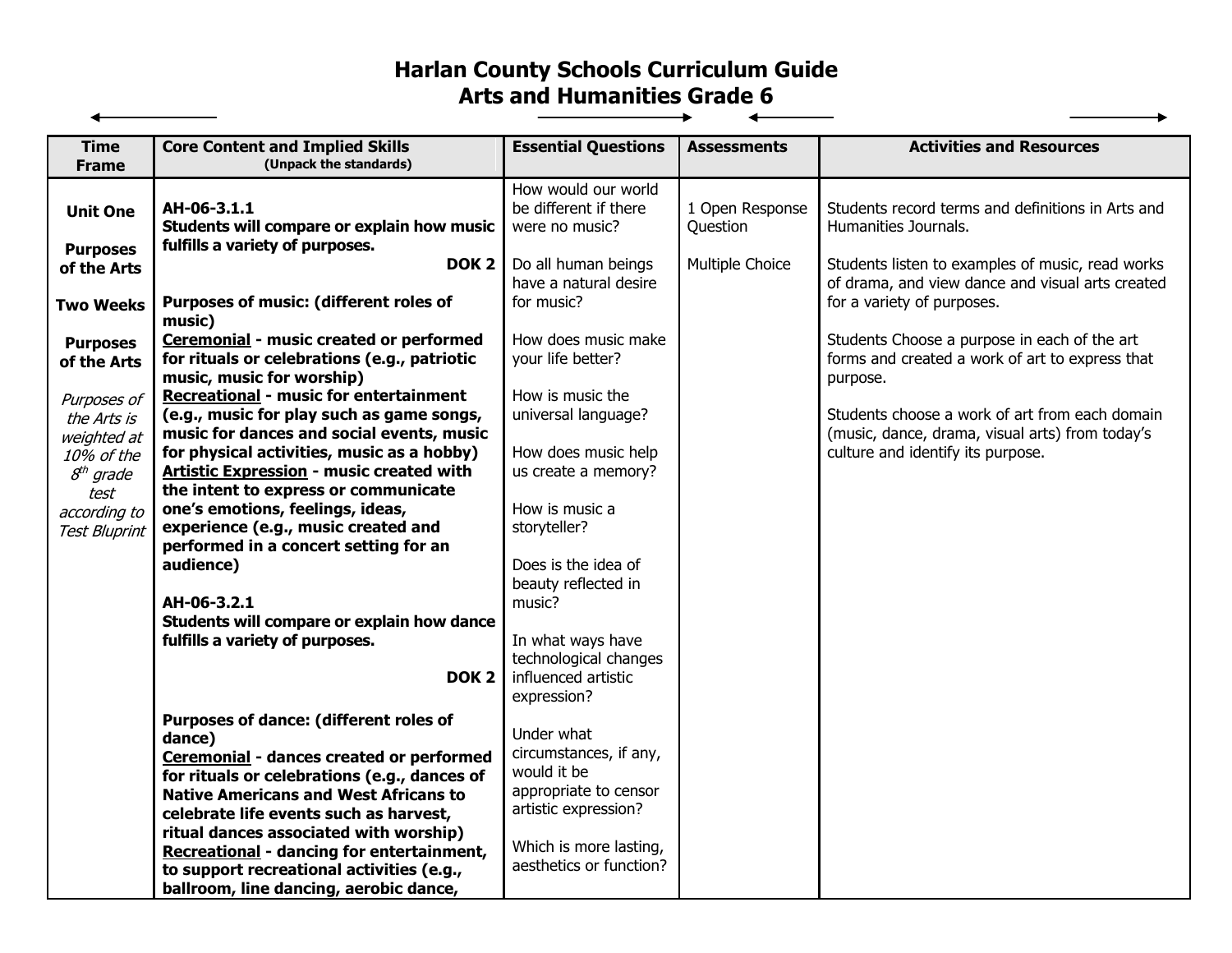| <b>Spiral</b> | dance as a hobby)                                  | How has dance         |  |
|---------------|----------------------------------------------------|-----------------------|--|
| Purposes of   | Artistic expression - dance created with           | evolved through time? |  |
| Art Content   | the intent to express or communicate               |                       |  |
| into all      | emotion, feelings, ideas (e.g., ballet, tap        | How can dance pass    |  |
| Subsequent    | dance, modern dance, dance created and             | on tradition and      |  |
| lessons       | performed in a concert and/or theatrical           | culture?              |  |
| where         | setting for an audience)                           |                       |  |
| appropriate   |                                                    | How is dance a        |  |
|               | <b>Purposes of Drama/Theatre: (different roles</b> | language?             |  |
|               | of drama)                                          |                       |  |
|               | Sharing the human experience - to                  | How and what can we   |  |
|               | express or communicate emotion,                    | communicate through   |  |
|               | feelings, ideas, information through               | dance?                |  |
|               | dramatic works (e.g., social change,               |                       |  |
|               | express or communicate universal                   | What impact does      |  |
|               | themes, to interpret and recreate                  | culture and society   |  |
|               | information, ideas and emotions)                   | have on the role of   |  |
|               | Passing on tradition and culture - to              | dance in that culture |  |
|               | express or communicate feelings,                   | or society?           |  |
|               | ideas, information (e.g., narrative,               |                       |  |
|               | storytelling, folktales, religious ritual          | What role has drama   |  |
|               | and ceremony)                                      | played in human       |  |
|               | Recreational - drama as recreation and             | history?              |  |
|               | for recreational events (e.g., for                 |                       |  |
|               | entertainment, diversion, festivals)               | Why have people from  |  |
|               | Artistic expression - drama created with the       | the earliest of times |  |
|               | intent to express or communicate emotion,          | until now created     |  |
|               | feelings, ideas, information (e.g., dramatic       | drama?                |  |
|               | works created and performed in a theatrical        |                       |  |
|               | setting for an audience)                           | How does drama        |  |
|               |                                                    | across time and place |  |
|               |                                                    | help people share the |  |
|               | AH-06-3.4.1                                        | human experience?     |  |
|               | Students will compare or explain how art           |                       |  |
|               | fulfills a variety of purposes.                    | How does drama help   |  |
|               | DOK <sub>2</sub>                                   | pass on tradition and |  |
|               |                                                    | culture?              |  |
|               | Purposes of Art: (different roles of art)          |                       |  |
|               | Ceremonial - ritual, celebration,                  | What role does the    |  |
|               | artworks created to support worship                | audience play in a    |  |
|               | ceremonies                                         | drama fulfilling its  |  |
|               | Artistic expression - artwork to express           | purpose?              |  |
|               | or communicate emotions, ideas,                    |                       |  |
|               | feelings (e.g., for self-expression, to            | What did Shakespeare  |  |
|               |                                                    | mean when he said     |  |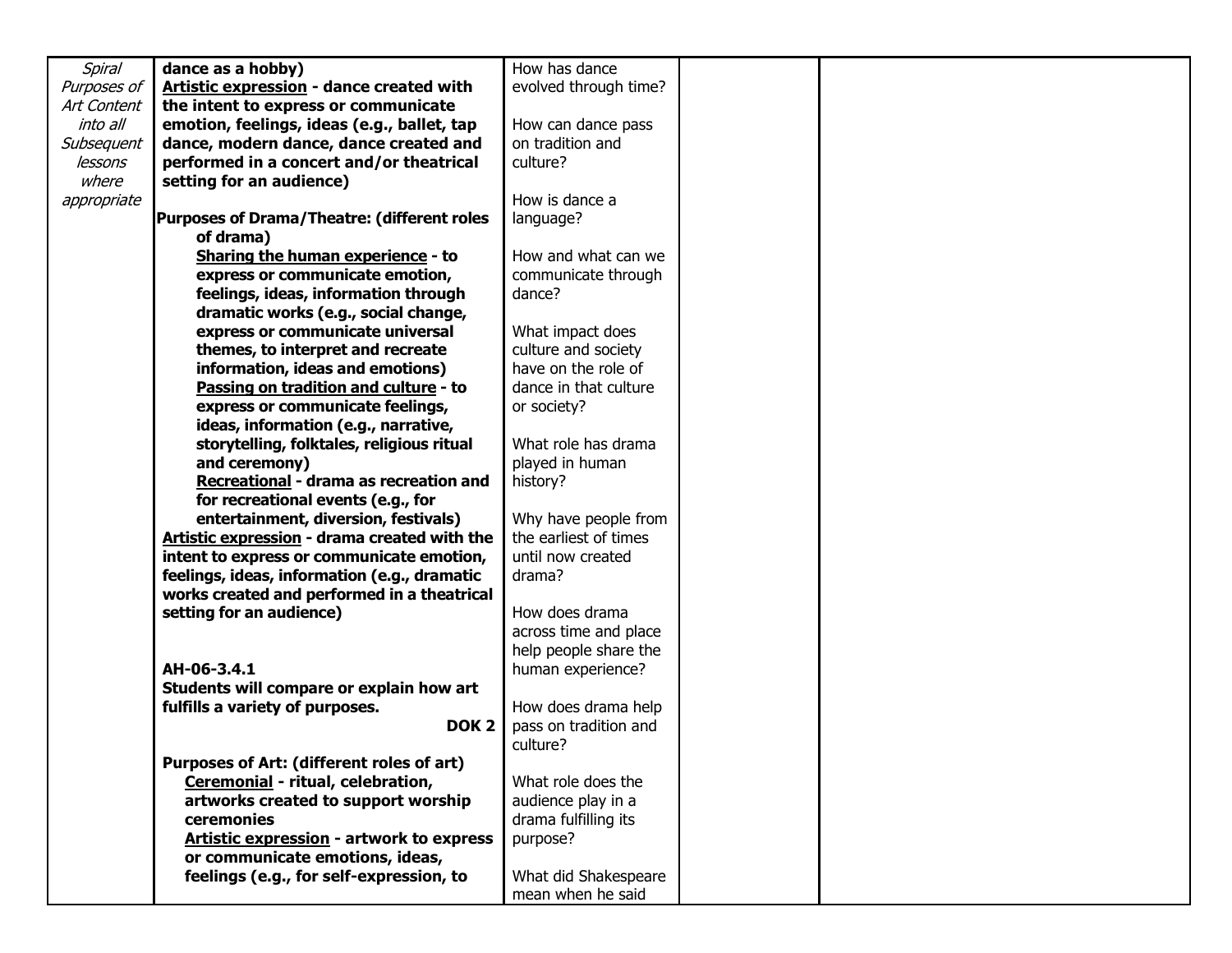|                                               | decorate or beautify objects)<br>Narrative - artworks that tell stories,<br>describe and illustrate experiences, or<br>communicate ideas or information, art | that the purpose of<br>theatre is, "To hold<br>the mirror up to<br>Nature"?                   |                              |                   |
|-----------------------------------------------|--------------------------------------------------------------------------------------------------------------------------------------------------------------|-----------------------------------------------------------------------------------------------|------------------------------|-------------------|
|                                               | to document important or historical<br>events<br><b>Functional - artistic objects used in</b><br>everyday life<br>Persuasive - artworks that promote ideas,  | In what ways do<br>artists express what<br>they think and feel?                               |                              |                   |
|                                               | philosophies, or products (e.g.,<br>advertising, marketing, propaganda,<br>ideology, etc.)                                                                   | Who determines the<br>meaning of art?                                                         |                              |                   |
|                                               |                                                                                                                                                              | How can a picture be<br>worth a thousand<br>words?                                            |                              |                   |
|                                               |                                                                                                                                                              | What role has Visual<br>Arts played in human<br>history?                                      |                              |                   |
|                                               |                                                                                                                                                              | Why do human beings<br>create works of art?                                                   |                              |                   |
|                                               |                                                                                                                                                              | How does Visual Art<br>help people across<br>time and place share<br>the human<br>experience? |                              |                   |
|                                               |                                                                                                                                                              | How do the Visual Arts<br>pass on the traditions<br>and cultures of a                         |                              |                   |
|                                               |                                                                                                                                                              | particular group of<br>people or a period of<br>time?                                         |                              |                   |
| <b>Unit Two</b>                               | AH-06-1.4.1<br>Students will compare or evaluate works                                                                                                       | What can the artist do<br>that non-artist cannot?                                             | 2 Open Response<br>Questions | <b>Art Prints</b> |
| <b>Structures</b><br>in Visual<br><b>Arts</b> | of art using elements of art and principles<br>of design.                                                                                                    | How do artists choose<br>tools, techniques, and                                               | Multiple Choice              |                   |
| <b>Two Weeks</b>                              | DOK <sub>3</sub>                                                                                                                                             | materials to express<br>their ideas?                                                          | Projects                     |                   |
|                                               | <b>Elements of art:</b><br>Line, Shape, Color properties (hue,                                                                                               | What does the design                                                                          | Critique                     |                   |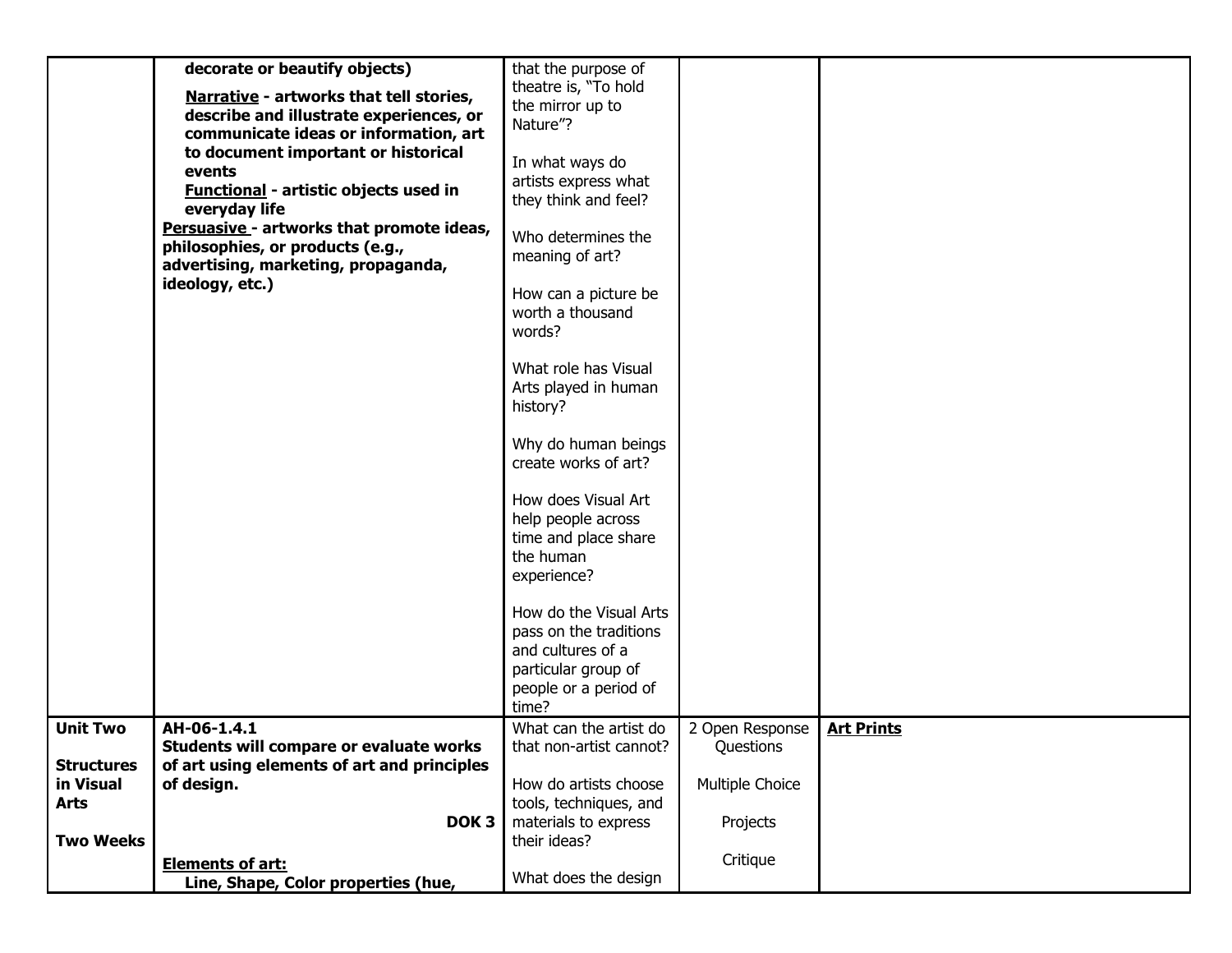| Structures in | value, intensity) and color                                                                                                                                                                                                                                                                                                                                                                                                                                                                                                                                                                                                                                                                            | of the art say about its |  |  |
|---------------|--------------------------------------------------------------------------------------------------------------------------------------------------------------------------------------------------------------------------------------------------------------------------------------------------------------------------------------------------------------------------------------------------------------------------------------------------------------------------------------------------------------------------------------------------------------------------------------------------------------------------------------------------------------------------------------------------------|--------------------------|--|--|
| the Arts is   | schemes/groups (monochromatic),                                                                                                                                                                                                                                                                                                                                                                                                                                                                                                                                                                                                                                                                        | creator?                 |  |  |
| weighted at   | Form, Texture, Space                                                                                                                                                                                                                                                                                                                                                                                                                                                                                                                                                                                                                                                                                   |                          |  |  |
| 45% of the    | (positive/negative, perspective (e.g., 1                                                                                                                                                                                                                                                                                                                                                                                                                                                                                                                                                                                                                                                               | How do you know          |  |  |
| $8th$ grade   | point linear perspective), value                                                                                                                                                                                                                                                                                                                                                                                                                                                                                                                                                                                                                                                                       | when the creative        |  |  |
| test          | (darkness or lightness, tints or shades)                                                                                                                                                                                                                                                                                                                                                                                                                                                                                                                                                                                                                                                               | process is complete?     |  |  |
| according to  |                                                                                                                                                                                                                                                                                                                                                                                                                                                                                                                                                                                                                                                                                                        |                          |  |  |
| the Test      | <b>Principles of design:</b>                                                                                                                                                                                                                                                                                                                                                                                                                                                                                                                                                                                                                                                                           | How can we "read"        |  |  |
| Blueprint     | <b>Repetition, Pattern, Balance</b>                                                                                                                                                                                                                                                                                                                                                                                                                                                                                                                                                                                                                                                                    | and understand a         |  |  |
|               | (symmetrical/asymmetrical), Emphasis                                                                                                                                                                                                                                                                                                                                                                                                                                                                                                                                                                                                                                                                   | work of art?             |  |  |
|               | (focal point), Contrast (e.g., black/white,                                                                                                                                                                                                                                                                                                                                                                                                                                                                                                                                                                                                                                                            |                          |  |  |
|               | rough/smooth), Rhythm, Proportion,                                                                                                                                                                                                                                                                                                                                                                                                                                                                                                                                                                                                                                                                     | In what ways does the    |  |  |
|               | <b>Movement</b>                                                                                                                                                                                                                                                                                                                                                                                                                                                                                                                                                                                                                                                                                        | medium influence the     |  |  |
|               |                                                                                                                                                                                                                                                                                                                                                                                                                                                                                                                                                                                                                                                                                                        | message?                 |  |  |
|               | AH-06-1.4.2                                                                                                                                                                                                                                                                                                                                                                                                                                                                                                                                                                                                                                                                                            |                          |  |  |
|               | Students will compare or evaluate a                                                                                                                                                                                                                                                                                                                                                                                                                                                                                                                                                                                                                                                                    | How are the elements     |  |  |
|               | variety of art media and art processes.                                                                                                                                                                                                                                                                                                                                                                                                                                                                                                                                                                                                                                                                | of art and the           |  |  |
|               |                                                                                                                                                                                                                                                                                                                                                                                                                                                                                                                                                                                                                                                                                                        | principles of design     |  |  |
|               | DOK <sub>3</sub>                                                                                                                                                                                                                                                                                                                                                                                                                                                                                                                                                                                                                                                                                       | infinite?                |  |  |
|               | Media (plural)/Medium (singular):<br>(Properties of media need to be known in<br>order to respond to artworks)<br>Two-dimensional - crayon, pencil, fabric,<br>yarn, paint (tempera, watercolor), ink,<br>pastel<br>Three-dimensional - clay, papier-mâché,<br>found objects (assemblages)<br><b>Art Processes:</b><br>Two-dimensional - drawing, painting,<br>fiber art (e.g., fabric printing, stamping,<br>tie-dye), printmaking<br>Three-dimensional - ceramics, sculpture,<br>fiber art (e.g., constructing with fiber,<br>weaving, knitting, quilting)<br>Subject matter: representational (e.g.,<br>landscape, portrait, still life)<br>nonrepresentational (e.g., abstract, non-<br>objective) |                          |  |  |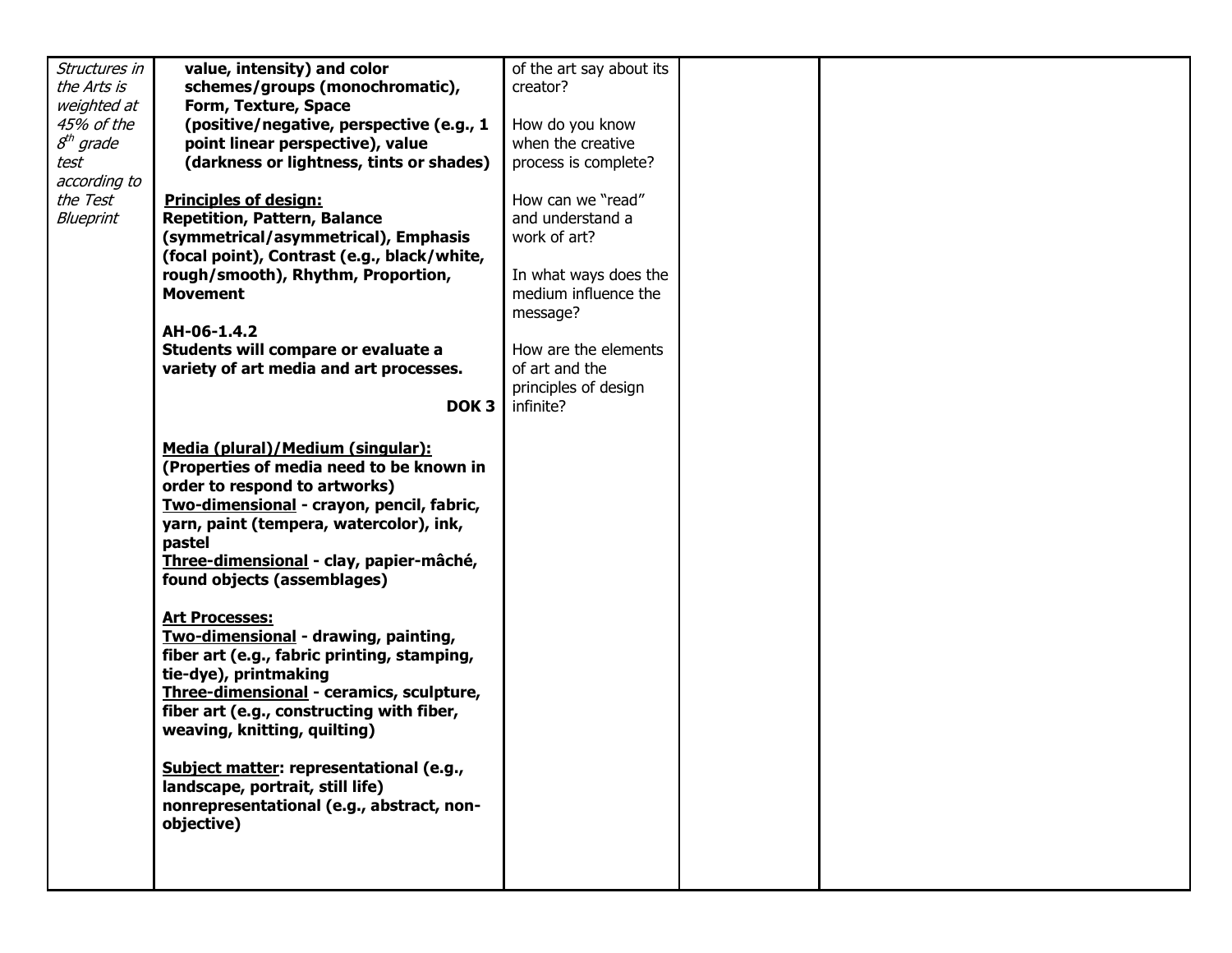| <b>Unit Three</b> | AH-06-1.1.1                                      | How are the elements    | 2 Open Response  |                                           |
|-------------------|--------------------------------------------------|-------------------------|------------------|-------------------------------------------|
|                   | Students will compare or evaluate the use        | of music infinite?      | Questions        |                                           |
| <b>Structures</b> | of elements in a variety of music.               |                         |                  |                                           |
| in Music          |                                                  | How can each musical    | Multiple Choice  |                                           |
|                   | DOK <sub>3</sub>                                 | composition that is     |                  |                                           |
| <b>Two Weeks</b>  |                                                  | created be unique       | Guided Listening |                                           |
|                   | <b>Elements of music:</b>                        | when all use the same   |                  |                                           |
|                   |                                                  | elements?               | Projects         |                                           |
|                   | <b>Rhythm - syncopation, time signature</b>      |                         |                  |                                           |
|                   | (2/4, 3/4, 4/4, 6/8), rhythmic durations         | What role does silence  | Presentations    |                                           |
|                   | (whole, half, quarter, eighth, sixteenth         | play in the creation of |                  |                                           |
|                   | notes and rests, dotted half note and            | musical sound?          | Critiques        |                                           |
|                   | dotted quarter note)                             |                         |                  |                                           |
|                   | Tempo - Allegro, Moderato, Largo, Presto         | How does an             |                  |                                           |
|                   | Melody - melodic phrase, treble and bass         | understanding of the    |                  |                                           |
|                   | clef signs, pitch notation: letter names on      | elements of music       |                  |                                           |
|                   | grand staff, natural sign, sharp sign, flat      | increase the listener's |                  |                                           |
|                   | sign                                             | understanding and       |                  |                                           |
|                   | <b>Harmony - triads (chords)</b>                 | appreciation of the     |                  |                                           |
|                   | Form - AB, ABA, call and response                | music?                  |                  |                                           |
|                   | Timbre (tone color) - distinctive sounds of      |                         |                  |                                           |
|                   | instruments, instrument families and             | By what standards       |                  |                                           |
|                   | voice parts (soprano, alto, tenor, bass)         | should a musical        |                  |                                           |
|                   | Dynamics - crescendo, decrescendo,               | composition be          |                  |                                           |
|                   | dynamic markings/symbols: pp, p, mp,             | determined a            |                  |                                           |
|                   | <i>mf, f, ff, &lt;, &gt;</i>                     | masterpiece? Who        |                  |                                           |
|                   |                                                  | decides?                |                  |                                           |
|                   | AH-06-1.1.2                                      |                         |                  |                                           |
|                   | Students will identify instruments according to  |                         |                  |                                           |
|                   | classifications.                                 |                         |                  |                                           |
|                   | Family - brass, woodwind, string, percussion     |                         |                  |                                           |
|                   | Voices - soprano, alto, tenor, bass              |                         |                  |                                           |
|                   | Folk - instruments used in folk music            |                         |                  |                                           |
|                   | Orchestral - instruments used in contemporary    |                         |                  |                                           |
|                   | orchestral settings                              |                         |                  |                                           |
|                   | AH-06-1.1.3                                      |                         |                  |                                           |
|                   | Students will identify or compare various styles |                         |                  |                                           |
|                   |                                                  |                         |                  |                                           |
|                   | of music (gospel, Broadway musicals, blues,      |                         |                  |                                           |
|                   | jazz, popular, marches, ballads).                |                         |                  |                                           |
| <b>Unit Four</b>  | AH-06-1.2.1                                      | How does an             | 2 Open Response  | 网                                         |
|                   | Students will compare or evaluate the use        | understanding of the    | Questions        |                                           |
| <b>Structures</b> | of elements in a variety of dances.              | elements of dance       |                  | C:\Documents and<br>Settings\jlee\My Docu |
| in Dance          |                                                  | increase the audience   | Multiple Choice  |                                           |
|                   | DOK <sub>3</sub>                                 | understanding and       |                  |                                           |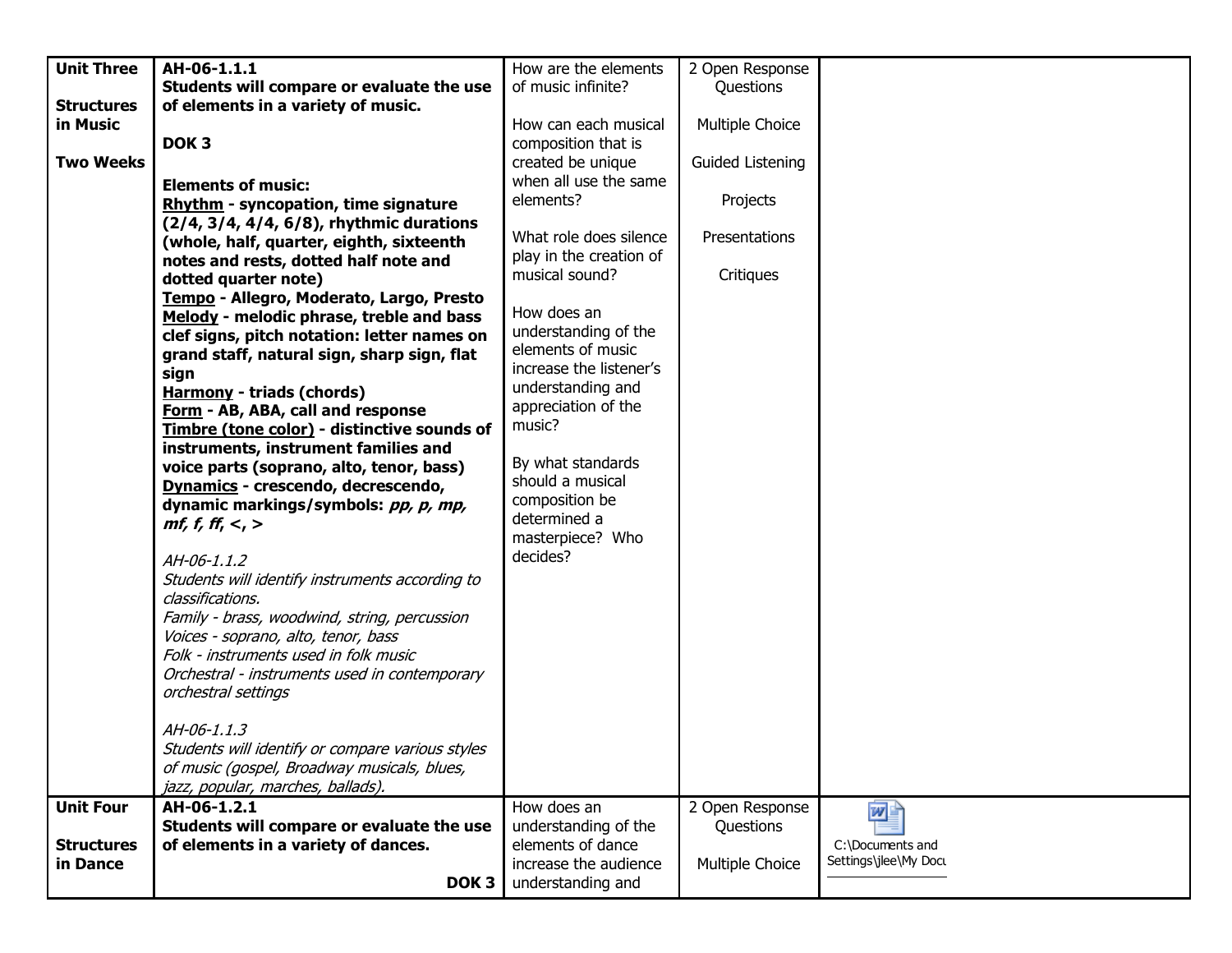| <b>Two Weeks</b>  | <b>Elements of dance:</b>                      | appreciation of the     | Project         |  |
|-------------------|------------------------------------------------|-------------------------|-----------------|--|
|                   | Space - direction (forward, backward,          | dance?                  |                 |  |
|                   | right, left, up, down, diagonal), pathway      |                         | Presentation    |  |
|                   | (straight, curved), levels (high, middle,      | By what standards       |                 |  |
|                   | low), shape (individual or group)              | should a dance be       | Critique        |  |
|                   | Focus - audience (where viewer's               | determined a            |                 |  |
|                   | eye is drawn), dancer (single focus            | masterpiece? Who        |                 |  |
|                   | -looking in the direction of                   | decides?                |                 |  |
|                   | movement, multi focus - changing               |                         |                 |  |
|                   |                                                |                         |                 |  |
|                   | head/eye focus during                          | How does a              |                 |  |
|                   | movements)                                     | choreographer decide    |                 |  |
|                   | Size - use of big/small size in a              | what movement best      |                 |  |
|                   | given space, or range of motion                | communicates a          |                 |  |
|                   | Time (Tempo) - accent, rhythmic                | certain idea or         |                 |  |
|                   | pattern, duration                              | emotion?                |                 |  |
|                   | Force - heavy/light, sharp/smooth,             |                         |                 |  |
|                   | tension/relaxation, bound/flowing              |                         |                 |  |
|                   |                                                |                         |                 |  |
|                   | Choreographic Forms -AB, ABA, call and         |                         |                 |  |
|                   | response, narrative                            |                         |                 |  |
|                   |                                                |                         |                 |  |
|                   | AH-06-1.2.2                                    |                         |                 |  |
|                   | Students will compare and contrast dances by:  |                         |                 |  |
|                   | comparing theme (story), dance styles (e.g.,   |                         |                 |  |
|                   | ballet, jazz, tap, modern), characteristics of |                         |                 |  |
|                   | the style (e.g., tap - feet as rhythmic        |                         |                 |  |
|                   |                                                |                         |                 |  |
|                   | instrument, ballroom - partnering), and the    |                         |                 |  |
|                   | use of the elements of dance.                  |                         |                 |  |
|                   |                                                |                         |                 |  |
|                   |                                                |                         |                 |  |
|                   |                                                |                         |                 |  |
| <b>Unit Five</b>  | AH-06-1.3.1                                    | How do elements of      | 2 Open Response |  |
|                   | Students will compare or evaluate the use      | drama help increase     | Questions       |  |
| <b>Structures</b> | of elements of drama in dramatic works.        | understanding of the    |                 |  |
| in Drama          |                                                | dramatic work?          | Multiple Choice |  |
|                   | DOK <sub>3</sub>                               |                         |                 |  |
| <b>Two Weeks</b>  |                                                | Is verbal or non-verbal | Project         |  |
|                   |                                                | communication the       |                 |  |
|                   | <b>Elements of drama:</b>                      | more powerful           | Presentation    |  |
|                   | <b>Literary elements - Script, Plot</b>        | communicator?           |                 |  |
|                   | structures (exposition, rising action,         |                         | Critique        |  |
|                   | climax or turning point, falling action,       | How do the technical    |                 |  |
|                   | resolution), Suspense, Theme, Setting,         | and performance         |                 |  |
|                   | Language (word choice/style used to            |                         |                 |  |
|                   | create character, dialect, point of view),     | elements of drama       |                 |  |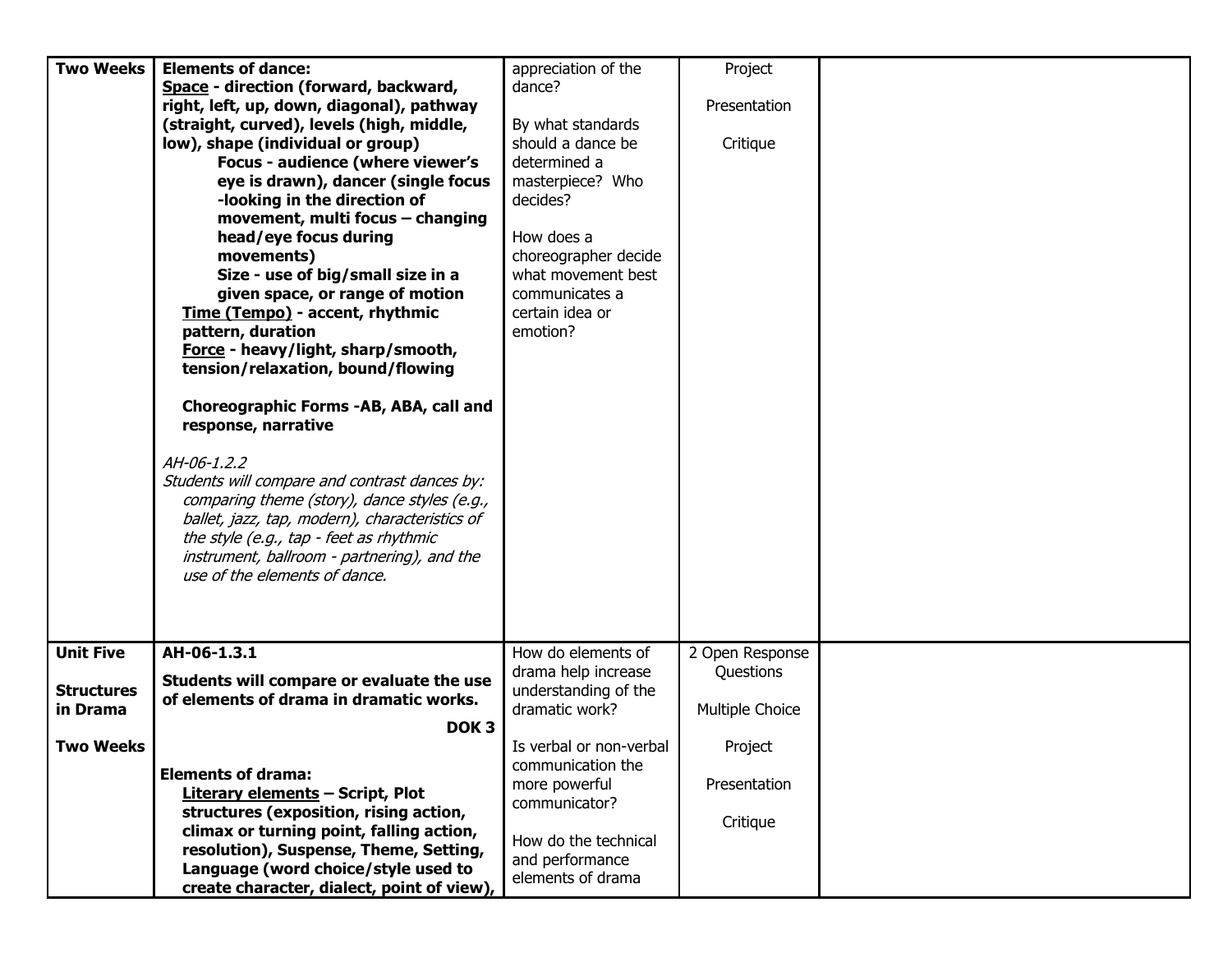|                   | <b>Monologue, Dialogue, Empathy</b>                                      | help us "read between |                        |                                                   |
|-------------------|--------------------------------------------------------------------------|-----------------------|------------------------|---------------------------------------------------|
|                   | <b>Technical elements -</b>                                              | the lines"?           |                        |                                                   |
|                   | Scenery (set), Sound, Lights, Make-up,                                   |                       |                        |                                                   |
|                   | Props, Costumes, Design                                                  | How does an           |                        |                                                   |
|                   | Performance elements -                                                   | understanding of the  |                        |                                                   |
|                   | Acting (e.g. character motivation and                                    | elements of drama     |                        |                                                   |
|                   | analysis),                                                               | increase the audience |                        |                                                   |
|                   | Speaking (e.g., breath control, projection,                              | understanding and     |                        |                                                   |
|                   | vocal expression, diction), Nonverbal                                    | appreciation of the   |                        |                                                   |
|                   | expression (e.g., gestures, body                                         | drama?                |                        |                                                   |
|                   | alignment, facial expression,                                            |                       |                        |                                                   |
|                   | character blocking and movement, stage                                   | By what standards     |                        |                                                   |
|                   | directions - stage left, stage right, center                             | should a dramatic     |                        |                                                   |
|                   | stage, upstage, downstage)                                               | work be determined a  |                        |                                                   |
|                   |                                                                          | masterpiece? Who      |                        |                                                   |
|                   | AH-06-1.3.2                                                              | decides?              |                        |                                                   |
|                   | Students will describe how the technical                                 |                       |                        |                                                   |
|                   | elements (scenery, props, costumes, make-up,                             |                       |                        |                                                   |
|                   | lighting, sound) communicate setting and mood.                           |                       |                        |                                                   |
|                   |                                                                          |                       |                        |                                                   |
|                   | AH-06-1.3.3                                                              |                       |                        |                                                   |
|                   | Students will explain how performance elements                           |                       |                        |                                                   |
|                   | (e.g., acting, speaking, movement) can create a<br>believable character. |                       |                        |                                                   |
|                   |                                                                          |                       |                        |                                                   |
|                   | AH-06-1.3.4                                                              |                       |                        |                                                   |
|                   | Students will identify and describe the types of                         |                       |                        |                                                   |
|                   | stages (arena, thrust, proscenium).                                      |                       |                        |                                                   |
| <b>REVIEW</b>     | <b>REVIEW all art purposes and structures</b>                            |                       | <b>REVIEW</b>          | Jeopardy, Bingo, Power Point Presentations,       |
|                   |                                                                          |                       |                        | etc                                               |
| <b>One Week</b>   |                                                                          |                       |                        |                                                   |
|                   |                                                                          |                       |                        |                                                   |
| <b>Unit Six</b>   | AH-06-2.1.1                                                              |                       | <b>Open Response</b>   | $W =$                                             |
|                   | Students will analyze or explain how                                     |                       |                        |                                                   |
|                   | diverse cultures and time periods are                                    |                       | <b>Multiple Choice</b> | C:\Documents and                                  |
| <b>Asian Arts</b> | reflected in music.                                                      |                       |                        | Settings\jlee\My Docu                             |
|                   |                                                                          |                       | <b>Project</b>         | <b>Characteristics of Asian Music Lesson Plan</b> |
| Four              | DOK <sub>3</sub>                                                         |                       |                        |                                                   |
| <b>Weeks</b>      | Asian $-$                                                                |                       | <b>Presentation</b>    | wĿ                                                |
|                   | Isolation of culture or region results in a                              |                       |                        |                                                   |
|                   | unique musical tradition(e.g., unique and                                |                       | <b>Critique</b>        | C:\Documents and                                  |
|                   | distinctive sounds of traditional Asian                                  |                       |                        | Settings\jlee\My Docu                             |
|                   | music and instruments, e.g., Japanese                                    |                       |                        | <b>Asian Music Poster</b>                         |
|                   | koto, Indian sitar)                                                      |                       |                        |                                                   |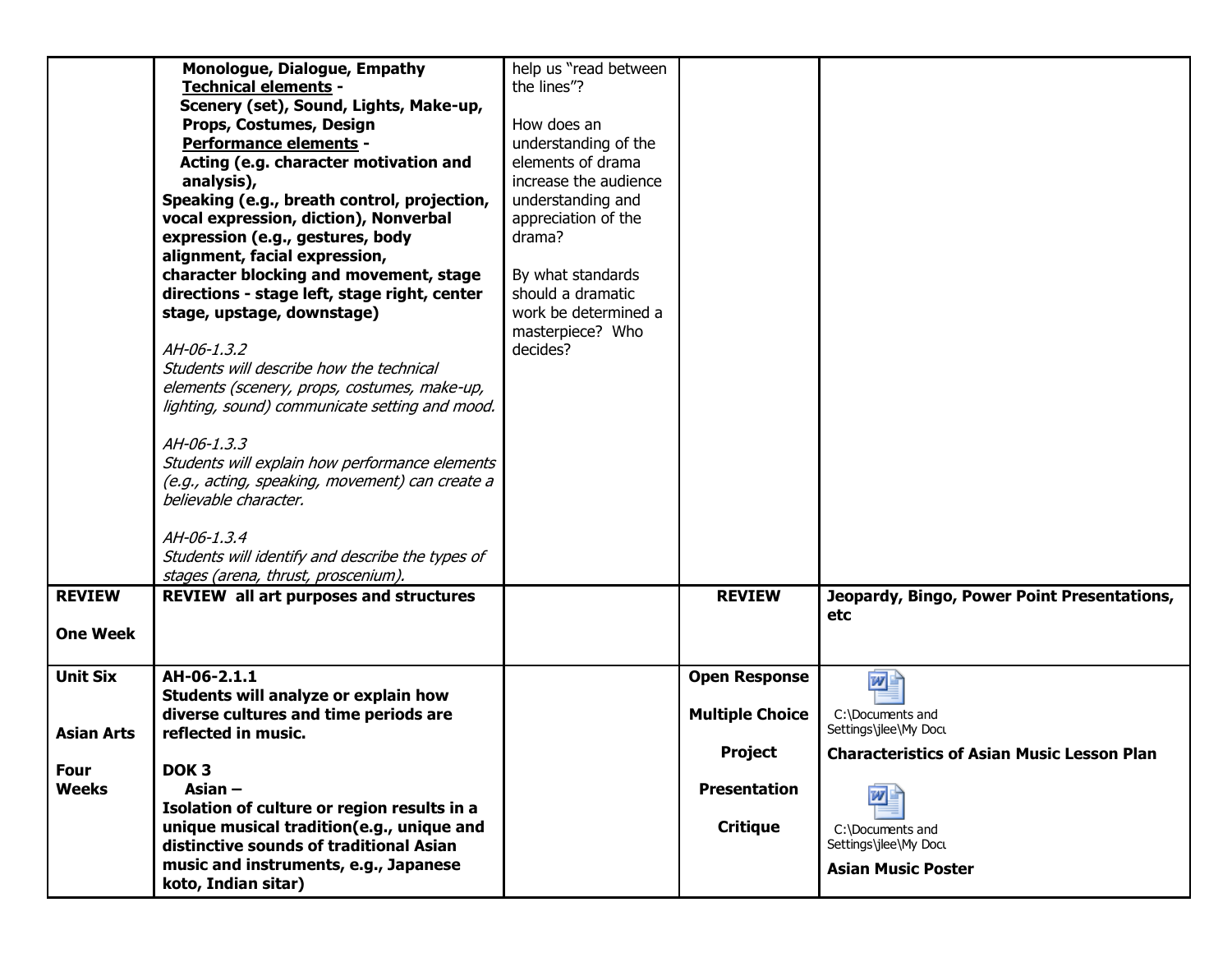|                                  | AH-06-2.2.1<br>Students will analyze or explain how<br>diverse cultures and time periods are<br>reflected in dance.<br>DOK <sub>3</sub><br>Asian $-$<br>Isolation of culture or region results in a<br>unique dance tradition (e.g., classical<br>dance forms from India - bharata natyam,<br>kathak)<br>AH-06-2.3.1 Students will analyze or<br>explain how diverse cultures and time<br>periods are reflected in drama/theatre.<br>DOK <sub>3</sub><br><b>Cultures:</b><br><b>Bunraku (also called Banraku) -</b><br>Japanese puppet theatre (Historical<br>development and characteristics -<br>developed as an art by late 1600s,<br>characteristics of music, storytelling<br>and sophisticated puppeteering)<br>AH-06-2.4.1<br>Students will analyze or explain how<br>diverse cultures and time periods are<br>reflected in visual arts.<br>DOK <sub>3</sub><br>Asian - China (the evolution of ceramics) |                                                | 四目<br>C:\Documents and<br>Settings\jlee\My Docu<br><b>Asian Temple Architecture</b><br><b>Asian Cultural Suitcase and Activities</b><br>available from district Office<br><b>KET Arts Toolkits appropriate activities and</b><br>lessons |
|----------------------------------|------------------------------------------------------------------------------------------------------------------------------------------------------------------------------------------------------------------------------------------------------------------------------------------------------------------------------------------------------------------------------------------------------------------------------------------------------------------------------------------------------------------------------------------------------------------------------------------------------------------------------------------------------------------------------------------------------------------------------------------------------------------------------------------------------------------------------------------------------------------------------------------------------------------|------------------------------------------------|------------------------------------------------------------------------------------------------------------------------------------------------------------------------------------------------------------------------------------------|
| <b>Unit Seven</b>                | AH-06-2.1.1<br>Students will analyze or explain how<br>diverse cultures and time periods are                                                                                                                                                                                                                                                                                                                                                                                                                                                                                                                                                                                                                                                                                                                                                                                                                     | <b>Open Response</b><br><b>Multiple Choice</b> | <b>KET Arts Toolkits appropriate activities and</b><br>Lesson Plans.                                                                                                                                                                     |
| Latin<br><b>American</b><br>Arts | reflected in music.<br>DOK <sub>3</sub>                                                                                                                                                                                                                                                                                                                                                                                                                                                                                                                                                                                                                                                                                                                                                                                                                                                                          | <b>Project</b>                                 | 四<br>C:\Documents and                                                                                                                                                                                                                    |
|                                  | Latin American-                                                                                                                                                                                                                                                                                                                                                                                                                                                                                                                                                                                                                                                                                                                                                                                                                                                                                                  | <b>Presentation</b>                            | Settings\jlee\My Docu                                                                                                                                                                                                                    |
| Four<br><b>Weeks</b>             | <b>Blending of cultural traditions can</b><br>create new traditions reflecting<br>multiple cultures<br><b>Latin American characteristics</b>                                                                                                                                                                                                                                                                                                                                                                                                                                                                                                                                                                                                                                                                                                                                                                     | <b>Critique</b>                                | Latin American Dance-Teacher Background<br><b>Information Sheet</b>                                                                                                                                                                      |